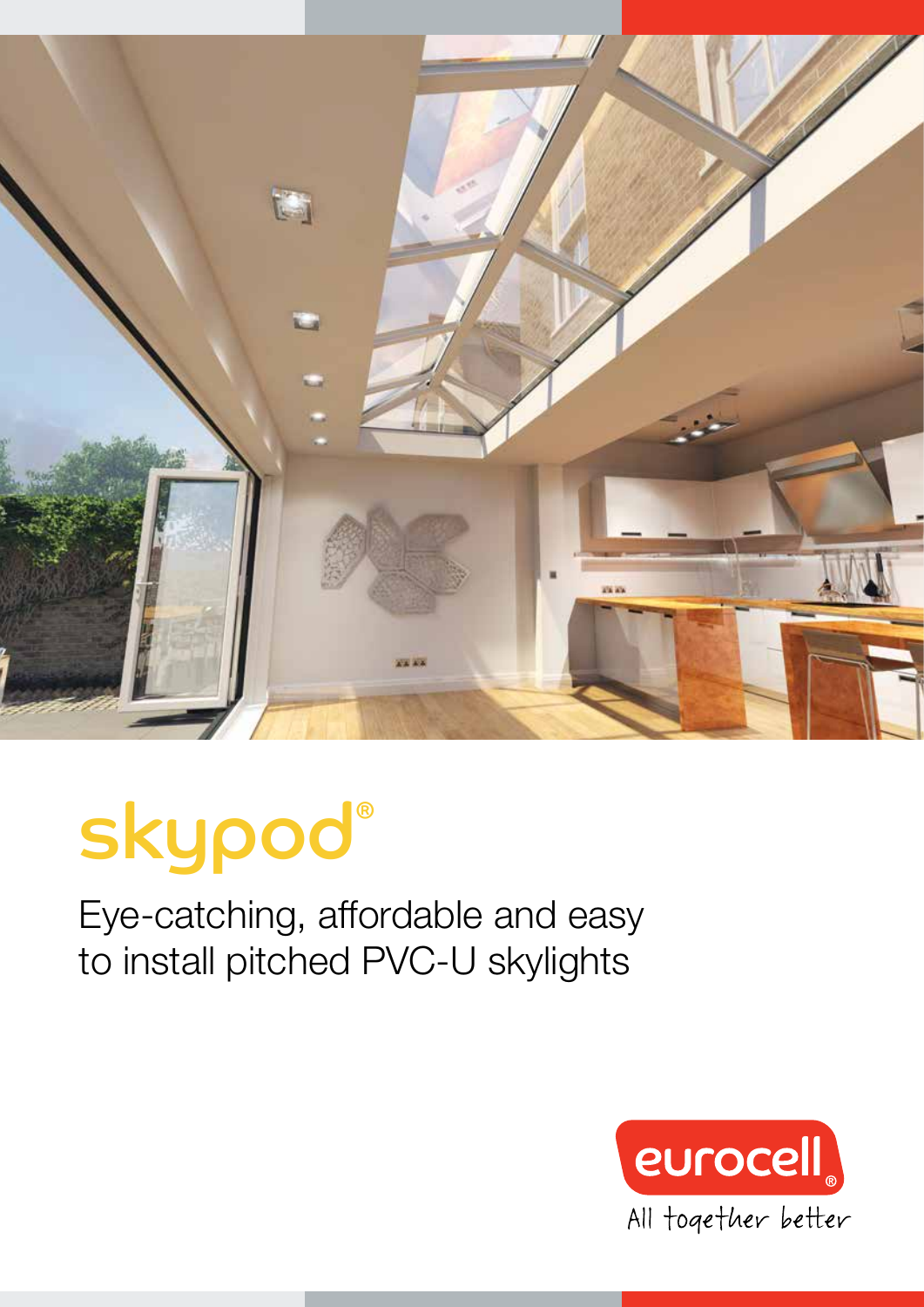# skypod®

#### PITCHED PVC-U SKYLIGHTS

There are lots of ways to add light to buildings, but none are as stylish as Skypod pitched PVC-U skylights

#### Impress customers and end-users with desirable, space-enhancing skylights

The Eurocell Skypod pitched skylight system enables you to create an eye-catching, contemporary feature that floods the interior of a property with natural light. It brings life and freshness to uninspiring flat-roofed buildings, and makes a stunning alternative to conventional conservatory roofs.

Skypod skylights add height, light and volume to any living space. They are the perfect choice for a wide range of refurbishment, extension or new-build projects – including reception areas, classrooms, orangeries, kitchen-diners and garage conversions.

#### Affordable, energy efficient and attractive – the perfect alternative to aluminium

Eurocell designed Skypod as an affordable alternative to aluminium skylights, making it accessible for more applications, to more people. As well as value issues, the 'industrial' aesthetic of aluminium skylights is unsuited to many properties and not to everyone's taste.

Skypod offers significant energy-efficiency improvements, with a U-value as low as  $1.0^*$  – helping your customers to save on their energy bills. The PVC-U frames also help homeowners to match the appearance of their skylight to existing PVC-U windows and doors.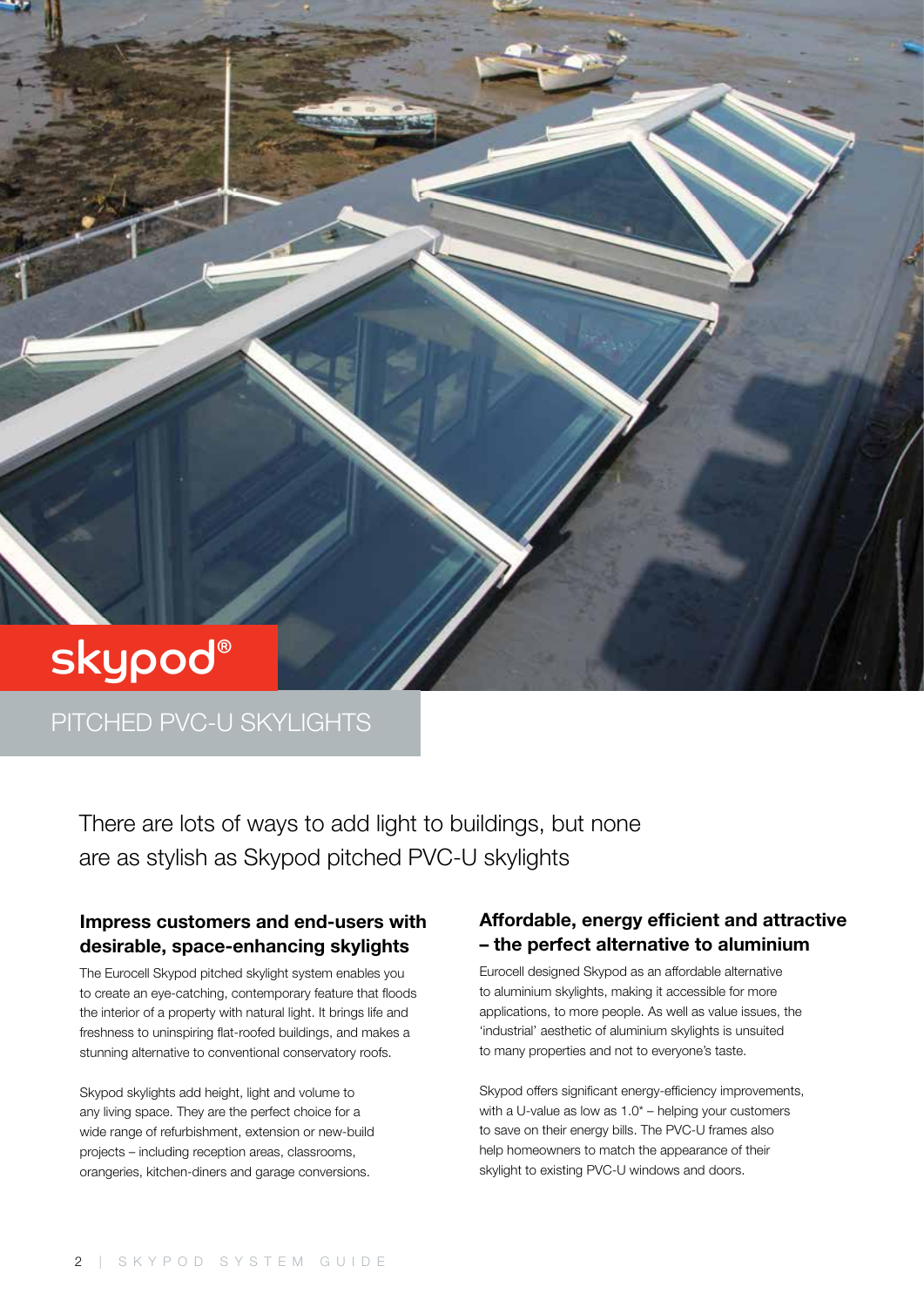

The architectural design means there are no fussy crestings or finials to fit, giving your customers the ultimate in clean sight-lines. A unique ridge end cover cap completes the sleek appearance.

#### Create skylights of any size, up to 2.75m x 7.75m

Skypod is available in a wide range of sizes, so you can create a skylight that's suitable for any project. It also comes in a choice of two-bar or three-bar pitched gable ends. The two-bar option offers cleaner, unobstructed sight lines in sizes up to 1.5m x 6.5m, while the extra strength and rigidity of the three-bar option enables you to create much larger skylights of up to 2.75m x 7.75m.

#### Simple, fast installation – for a quality-assured finish on every job

Crucially, Skypod has been designed for fast, accurate, simple installation. It requires only square cuts, with no

mitring or awkward angles to negotiate, and all screw holes are pre-drilled. This enables installers to give customers a precision-fitted watertight skylight, while making the job as quick and easy as possible.

#### Delivered in five working days

Once the site has been surveyed and measurements taken, you can order your bespoke Skypod roof from any of the 130+ Eurocell branches across the UK. Your complete ready-toinstall kit, including all screws and fixings, will be delivered to the branch in five working days. You can then either collect it yourself or arrange for free delivery direct to your site\*\*.

#### Complete the job

All the tools and sealants you need to install your skylight to the highest standard are available from your local Eurocell branch, so you can pick up everything you need when you collect your Skypod. It's important to use a sealant that is compatible with self-cleaning glass, and we recommend Soudal SMX 506.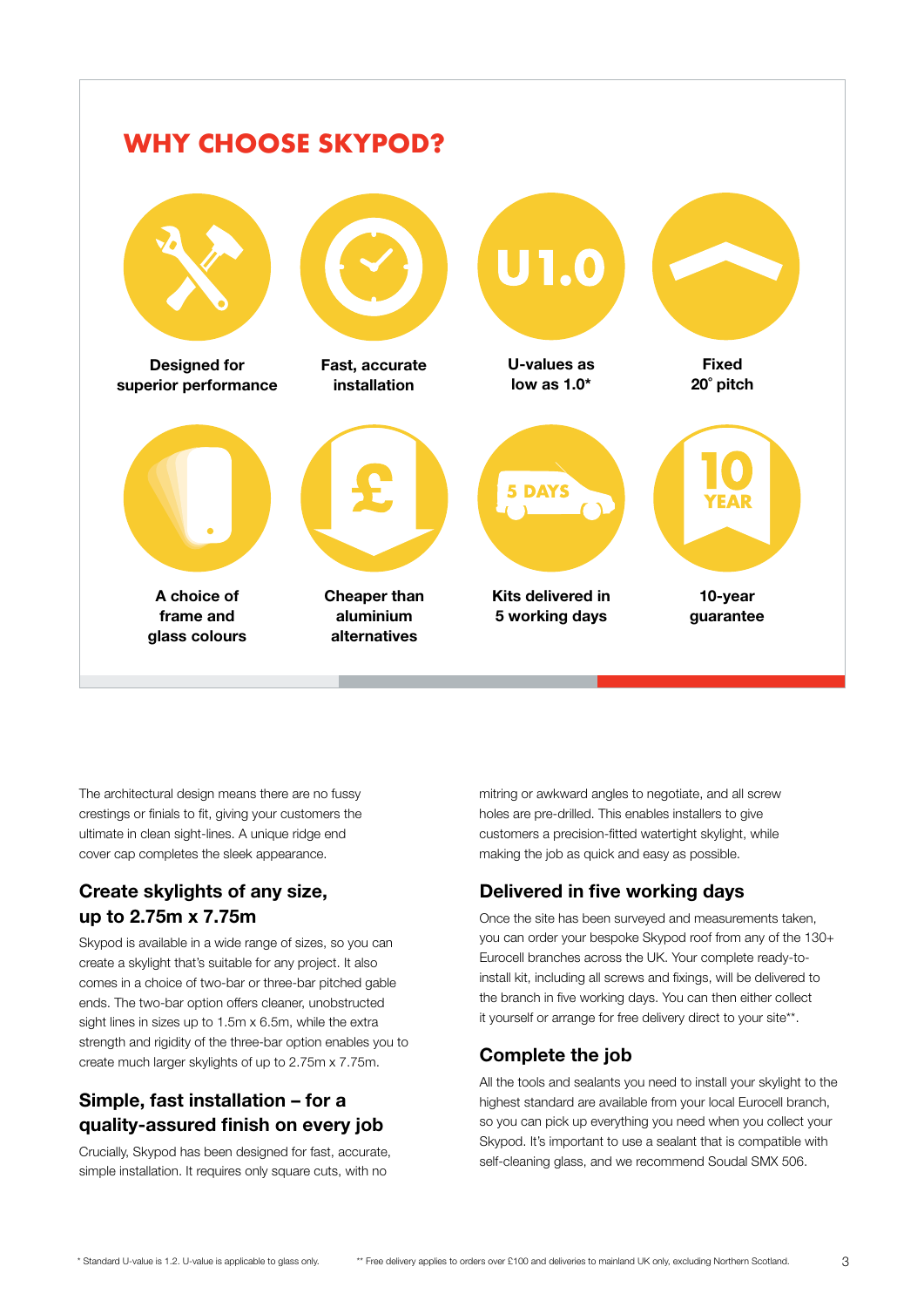$\frac{1}{2}$ 1.0 **U-VALUE** 

# 1 EK **DESIGN**

# skypod®

EXCEPTIONAL STYLE & PERFORMANCE

Like all Eurocell PVC-U products, Skypod comes with an exact colour-match guarantee. That means the colour is precisely matched to all Eurocell window, door and conservatory roof products, creating a coordinated, consistent look across any property.

Skypod has a white internal finish as standard, to maintain a bright, fresh interior. A range of external colours is available to complement existing architectural style, as well as a choice of glass options.

#### Ten-year guarantee

Skypod skylights are guaranteed for ten years. That means you can give your customers the assurance of a robust, well-designed, precision-made product that's built to last – manufactured by the UK's leading PVC-U specialist.

#### Colours to frame the view **FRAME COLOURS**



White interior

## GLASS COLOURS

White interior



ADDITIONAL COLOURS AND SPECIFICATIONS ARE MADE TO ORDER ON EXTENDED LEAD TIMES

OAK White interior

4 | SKYPOD SYSTEM GUIDE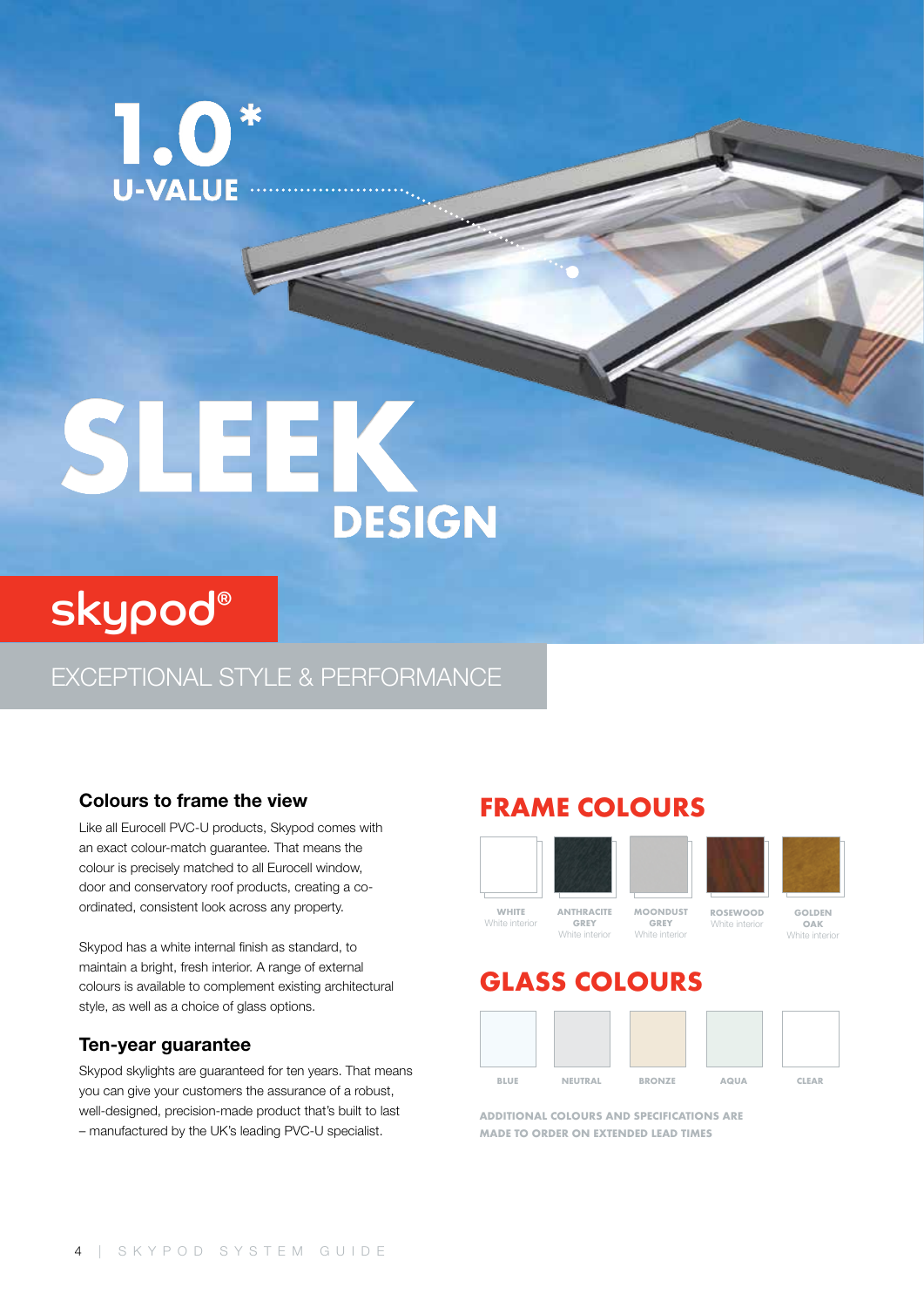

#### SIZES & STYLES



**2-BAR**  $1.5$ m x 6.5m **3-BAR** Available up to



Available up to 2.75m x 7.75m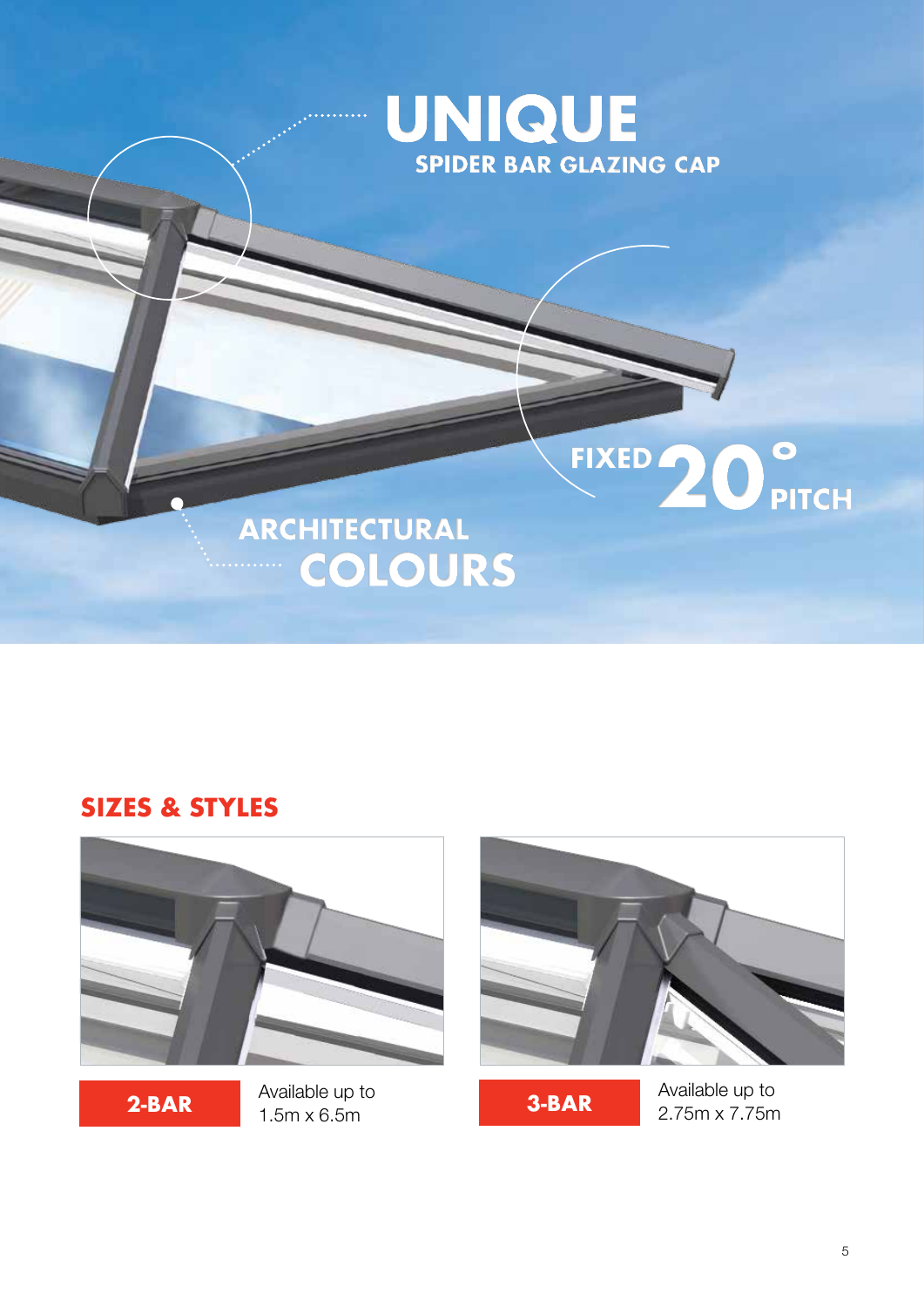### TECHNICAL INFORMATION

#### SKYPOD PITCHED SKYLIGHTS

#### **COMPONENTS**



CRS 9241 Skypod 2-bar top cap



CRS 9522A Skypod 2-bar spider bracket



CRS 9249 Skypod 2-bar bottom cap



CRS 9421 Skypod foam bung

CRS 8501A Standard rafter





CRS 9550A Skypod eaves 20˚

 $75$ 



CRS 8053 Eaves beam seal

 $\Box$ 

CRS 9422A Skypod foam bung sealing plate



CRS 8024 24/25mm ridge glazing trim

CRS 8011 Rafter bottom cap

CRS 9240 Skypod 3-bar top cap

CRS 9521A Skypod 3-bar spider bracket

CRS 9248 Skypod 3-bar bottom cap

> CRS 9520A Skypod ridge body



ি



CRS 8654 90˚ eaves beam cleat



CRS 8624 Double variable support stud

CRS 8017 25mm Edwardian hip top cap

> CRS 8034 M10 nylon threaded bar

 $@@@$ 

 $\circledcirc\circ$ 



CRS 8534A M10 decorative boss



CRS 8012 Hip bottom cap



CRS 8625 Single variable support stud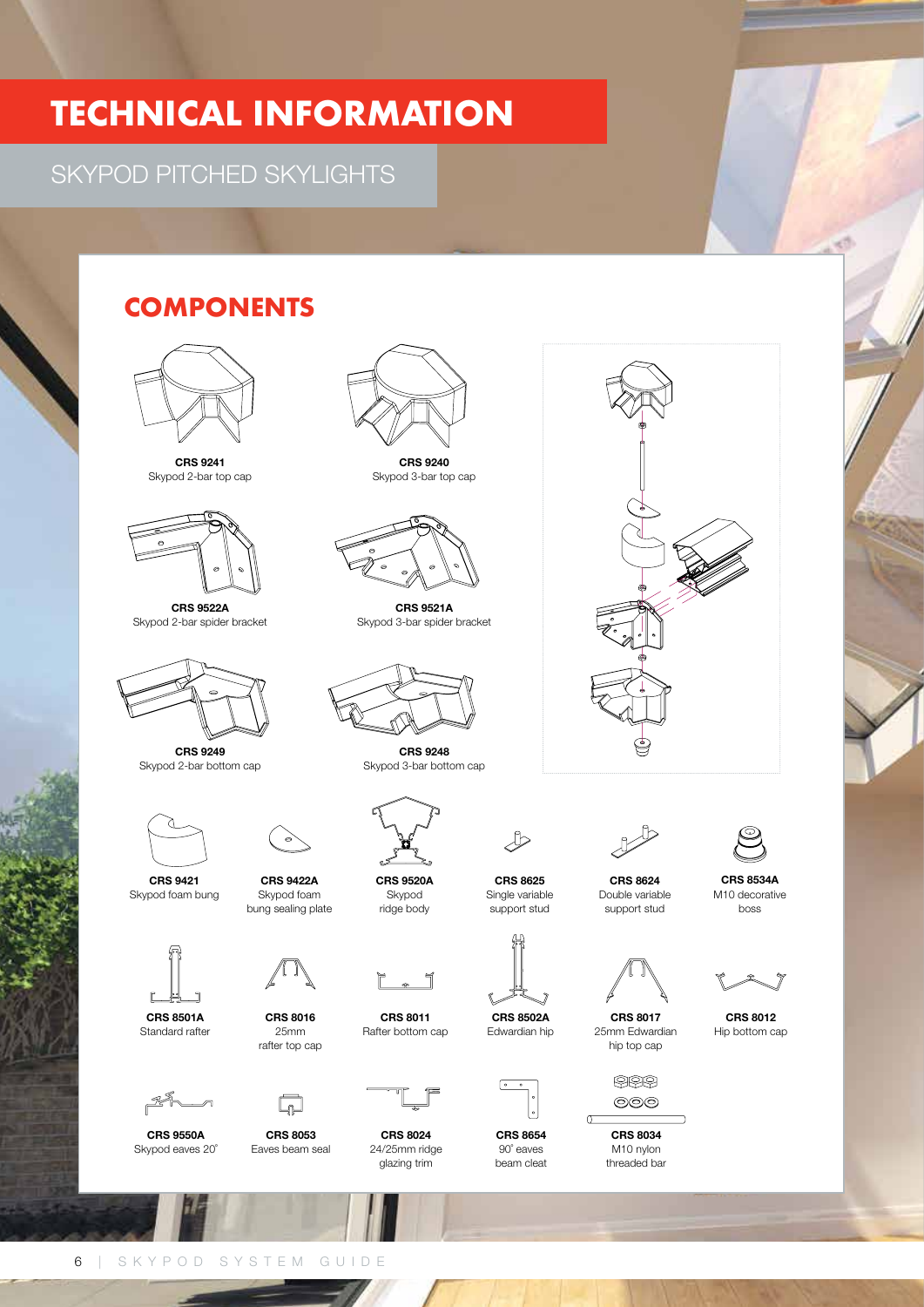### ASSEMBLIES

#### Ridge assembly

Powder-coated aluminium, thermally broken



#### Rafter assembly example and Hip assembly

r





7

#### INSTALLATION

To see an in depth installation guide, featuring kerb detail and more, please contact the Customer Care Team on 0800 988 3047